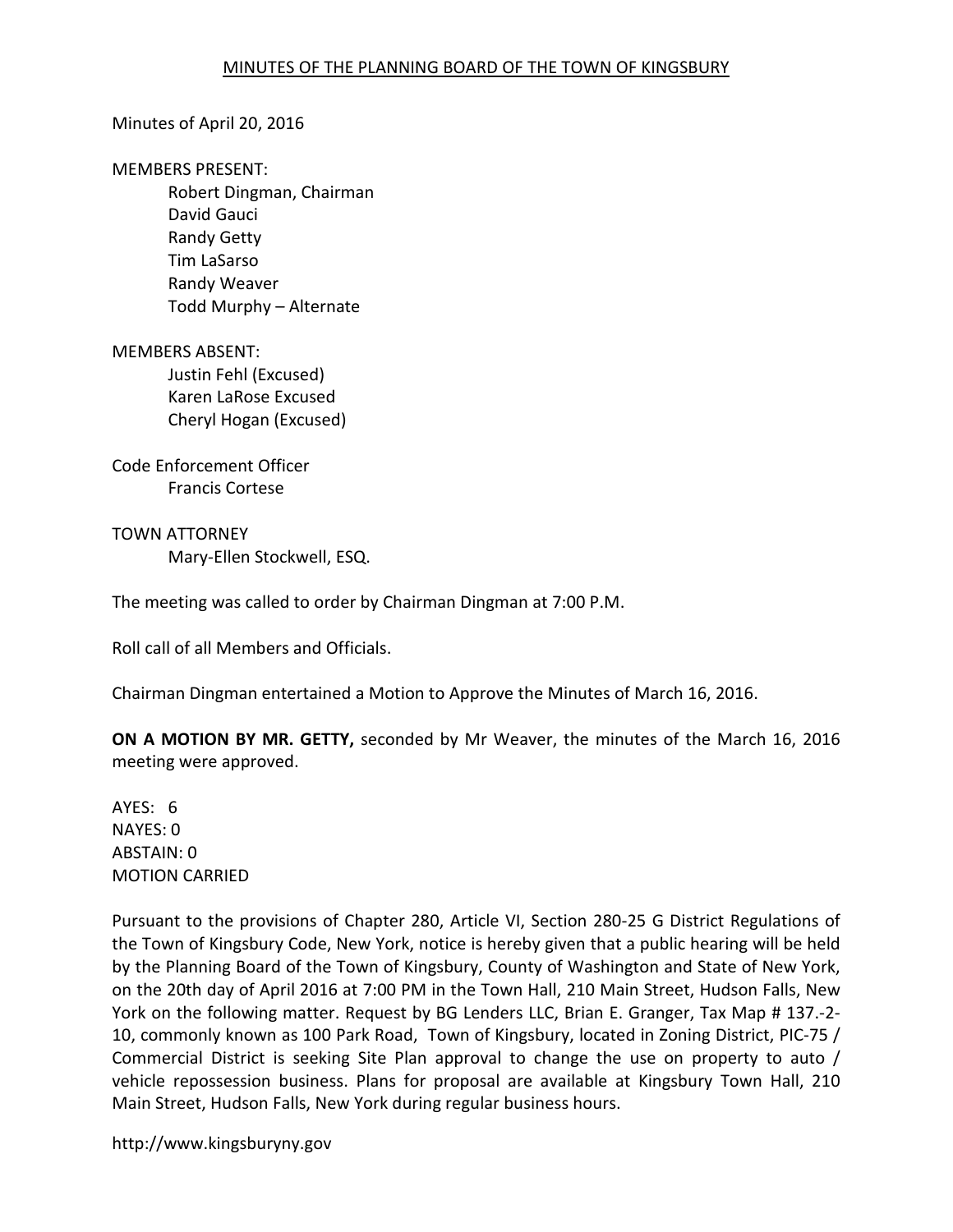## MINUTES OF THE PLANNING BOARD OF THE TOWN OF KINGSBURY

Planning Board Meeting Page 2 April 20, 2016

Chairman Dingman introduced Brian Granger, BG Lenders Service, LLC to address the Board.

Mr. Granger stated he is the owner of BG Lenders Service. They are repossession and transportation firm. Mr. Granger stated he started this business in 2001. The repossession business has changed drastically in the last 3 years. The banks now go out and inspect the repossession companies in person for compliance, the tow trucks, the right employees and the right training. His employees are well paid and compensated.

Mr. Granger stated there are a few things that he believes in with a business. The first thing is there is nothing more important than the safety of his employees and to whom they come in contact with. He believes any property he owns he is the care taker for the next generation. His properties are always kept clean.

The major lenders do a surprise inspection on an annual basis. The lenders are looking for respectful business to deal with their customers because they are still their customers. All of his drivers are trained, retrained and trained again along with more training every week. The lenders want them to act like they are wearing the lenders logo on their shoulder.

The cars will be parked in an orderly fashion just like a parking lot. Personal property is removed from the vehicle and inventoried, tagged and stored in sealed containers so that no one can see any paper work that is in them. The office hours are 8:30 am -4:30 pm, Monday through Friday, occasionally Saturday by appointment. Mr. Granger would like to cut the sign that is there now in half and have it say 100 Park Road. This would be the only information on the sign. He has 16 employees at the present time and is expecting to have 25 to 30 employees by summer. This is not because of the repossessions; it is because of the lack of qualified competition. His drivers work four days a week, 10 hours a day. He has 3 office staff employees.

He will be putting up a fence. The fence will start approximately 30 feet back from the front of the building on the south side, along the south property line, across the rear of the property line, along the north side property to the rear of the north corner of the building. The fence will be a six foot chain link with three stands of barbed wire. There will be green privacy screening on the front portion of fencing. He will be installing new LED lighting outside as well as a security alarm system with fire detection along with 10 video camera systems inside and outside the building with remote access.

The outside of the building and landscaping will be staying the same.

Mr. Weaver questioned the typical turnaround time vehicles are stored there.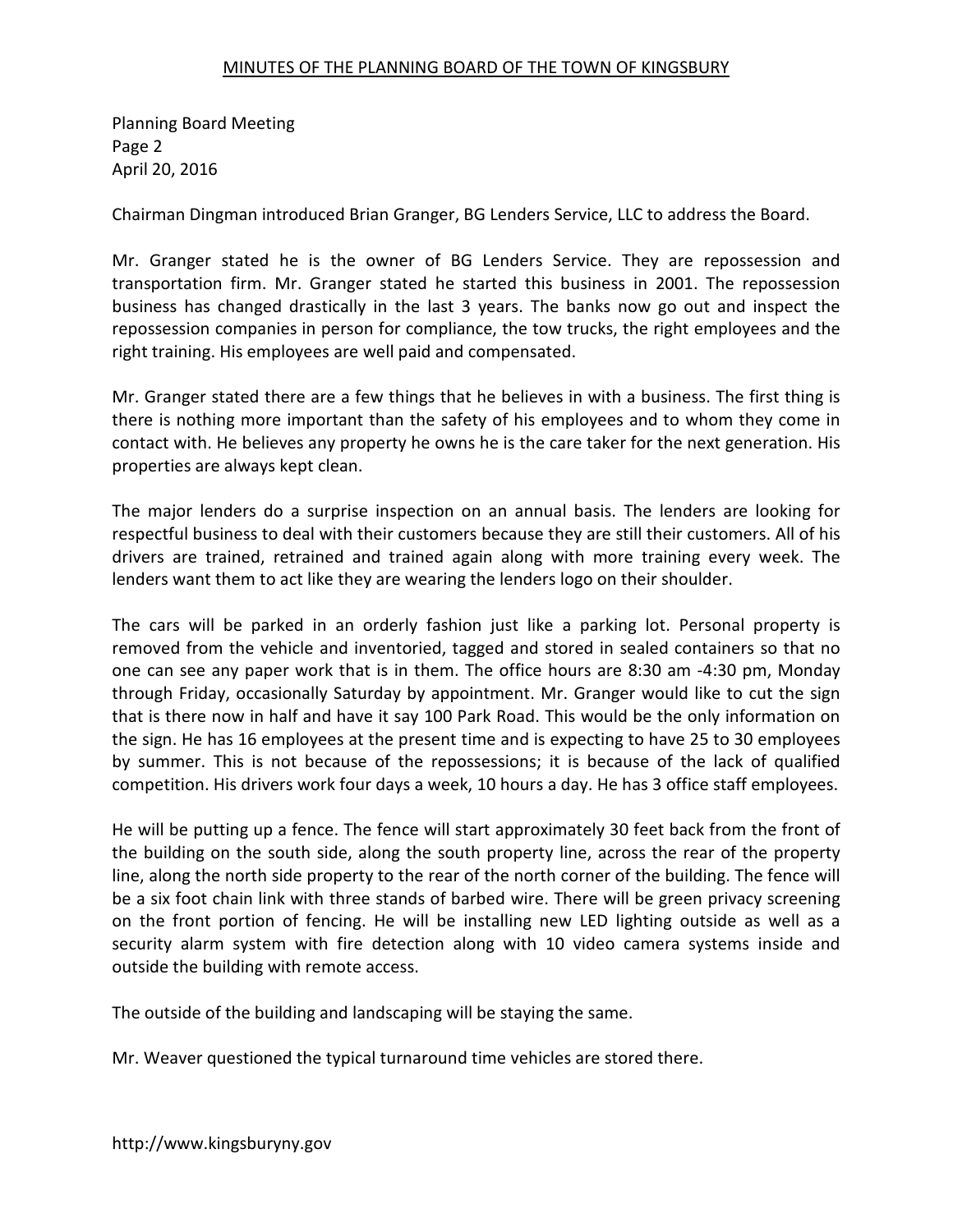## MINUTES OF THE PLANNING BOARD OF THE TOWN OF KINGSBURY

Planning Board Meeting Page 3 April 20, 2016

Mr. Granger stated the average turnaround time is 3.9 days the car is there. This information is off a Stored Collateral Report.

Mr. Granger stated at the present time he is storing between 100 and 110 vehicles. He believes it will increase to 200 vehicles in the near future.

Mr. Weaver questioned Mr. Granger if was doing equipment as well as vehicles.

Mr. Granger stated they repossess a lot of equipment but most of the time the equipment goes right back to the dealer so that they don't move it twice. Occasionally he will have a piece of equipment, boats and RV's they will be in the fenced in area with a security camera.

Mr. Granger stated when the banks come to inspect, the first thing they ask for is a list of their stored vehicles. They look at every one of their stored cars to make sure they are cleaned out, not up against each other or up against the fence. They look to see if your fence is tipped over. They want the vehicles a foot off the fence and 3 feet apart so that the paint is not getting on another car. (The red paint is not on the blue car and the blue paint is not on the red car.)

Mr. Granger explained how the vehicles would be parked at this location.

Mr. Weaver questioned if there would be anything stored in the front of the building.

Mr. Granger stated there would not be any storage in the front of the building. All storage will be in the fenced in area. The only vehicles that will be in the front of the building will be employee's vehicles. As for his trucks they will be stored behind the building or on the side when they are not using them. Anybody riding by will not know what kind of a business it is.

Mr. Granger stated he has been on Newcomb Street, Queensbury for 10 years and prior to that he was on Luzerne Road, Queensbury and has never had any problems.

Chairman Dingman opened the public hearing.

Bill Gates, Queensbury, Tim Havens, Falls Farm & Garden and Bob Sears, Berkshire-Hathaway Home Services all spoke in favor of this project.

Attorney Mary-Ellen Stockwell, Meyer & Fuller PLLC, and Town Attorney stated for Disclosure Purposes and for the record the firm of Meyer & Fuller PLLC, not her specifically did represent Northern Design & Building Associates, Ltd., when they sold the property.